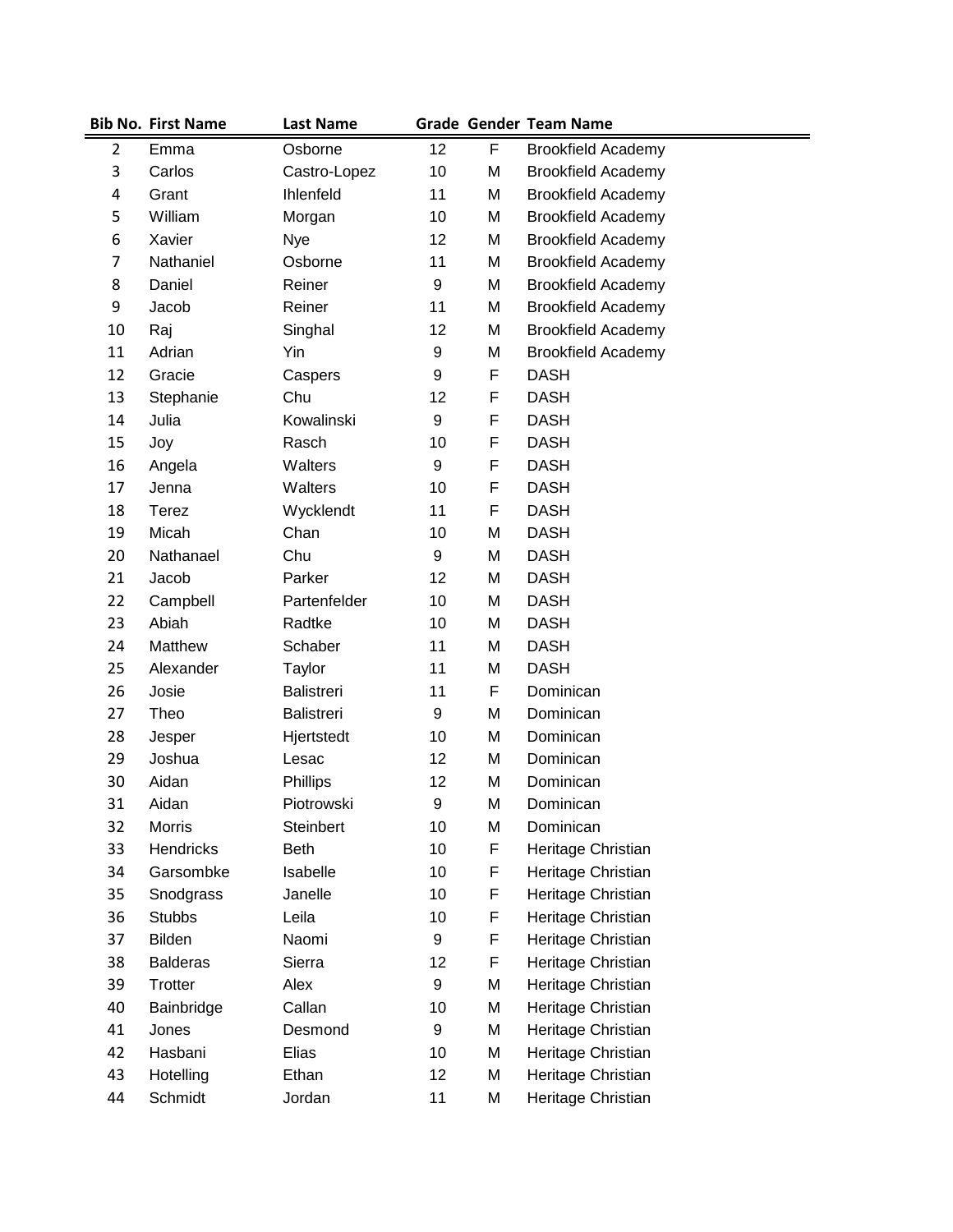| 45  | King          | Josiah          | 10               | M | Heritage Christian                  |
|-----|---------------|-----------------|------------------|---|-------------------------------------|
| 46  | Hasbani       | Luka            | 9                | M | Heritage Christian                  |
| 47  | Schmidt       | Nathan          | 12               | M | Heritage Christian                  |
| 48  | <b>McCraw</b> | <b>Travis</b>   | 12               | M | Heritage Christian                  |
| 49  | Nina          | Cosmos          | 11               | F | Kenosha Christian Life              |
| 50  | Anna          | <b>Hendrick</b> | 12               | F | Kenosha Christian Life              |
| 101 | Lodaka        | Li              | 10               | F | Kenosha Christian Life              |
| 116 | Helen         | Meng            | 10               | F | Kenosha Christian Life              |
| 117 | Eliza         | VanDixhorn      | 11               | F | Kenosha Christian Life              |
| 123 | Jared         | Bandholz        | 12               | M | Kenosha Christian Life              |
| 125 | Alex          | St. John        | 9                | M | Kenosha Christian Life              |
| 130 | Isaiah        | VanDixhorn      | 9                | M | Kenosha Christian Life              |
| 143 | Isabelle      | Franklin        | 11               | F | Kenosha St. Joseph Catholic Academy |
| 146 | Emma          | Getka           | 12               | F | Kenosha St. Joseph Catholic Academy |
| 149 | Coryn         | Marik           | $\boldsymbol{9}$ | F | Kenosha St. Joseph Catholic Academy |
| 150 | Stella        | Matteucci       | 9                | F | Kenosha St. Joseph Catholic Academy |
| 155 | Grace         | Prostko         | 12               | F | Kenosha St. Joseph Catholic Academy |
| 174 | Abigail       | Russell         | 9                | F | Kenosha St. Joseph Catholic Academy |
| 176 | Hannah        | Shibilski       | 10               | F | Kenosha St. Joseph Catholic Academy |
| 179 | Hannah        | Verbsky         | 9                | F | Kenosha St. Joseph Catholic Academy |
| 181 | Joey          | <b>Bernie</b>   | 10               | M | Kenosha St. Joseph Catholic Academy |
| 186 | lan           | <b>Bischoff</b> | 12               | M | Kenosha St. Joseph Catholic Academy |
| 206 | Thomas        | Connolly        | 10               | M | Kenosha St. Joseph Catholic Academy |
| 212 | Hayden        | Dippel          | 12               | M | Kenosha St. Joseph Catholic Academy |
| 222 | Thomas        | Dippel          | 11               | M | Kenosha St. Joseph Catholic Academy |
| 233 | Ethan         | Esposito        | 11               | M | Kenosha St. Joseph Catholic Academy |
| 239 | Joseph        | <b>Istvanek</b> | 12               | M | Kenosha St. Joseph Catholic Academy |
| 244 | Rocco         | Matteucci       | 12               | M | Kenosha St. Joseph Catholic Academy |
| 253 | Colin         | <b>Mills</b>    | 11               | M | Kenosha St. Joseph Catholic Academy |
| 266 | Aidan         | Mullen          | 10               | M | Kenosha St. Joseph Catholic Academy |
| 274 | Nathan        | Mullen          | 12               | M | Kenosha St. Joseph Catholic Academy |
| 279 | Trevor        | Reindl          | 9                | M | Kenosha St. Joseph Catholic Academy |
| 281 | Everett       | Russert         | 9                | M | Kenosha St. Joseph Catholic Academy |
| 282 | Daniel        | San Nicolas     | 12               | M | Kenosha St. Joseph Catholic Academy |
| 297 | Giancarlo     | Smith           | 12               | M | Kenosha St. Joseph Catholic Academy |
| 299 | John          | Walls           | 12               | M | Kenosha St. Joseph Catholic Academy |
| 305 | Sonya         | Davies          | 12               | F | Living Word Lutheran                |
| 312 | Gracie        | Fischer         | 9                | F | Living Word Lutheran                |
| 316 | Sofia         | Gilbert         | 10               | F | Living Word Lutheran                |
| 317 | Carli         | Klenz           | 10               | F | Living Word Lutheran                |
| 322 | Lina          | Luedtke         | 10               | F | Living Word Lutheran                |
| 324 | Elise         | Raymond         | 9                | F | Living Word Lutheran                |
| 327 | Emma          | Upton           | 12               | F | Living Word Lutheran                |
| 328 | Heleyna       | Weiss           | 10               | F | Living Word Lutheran                |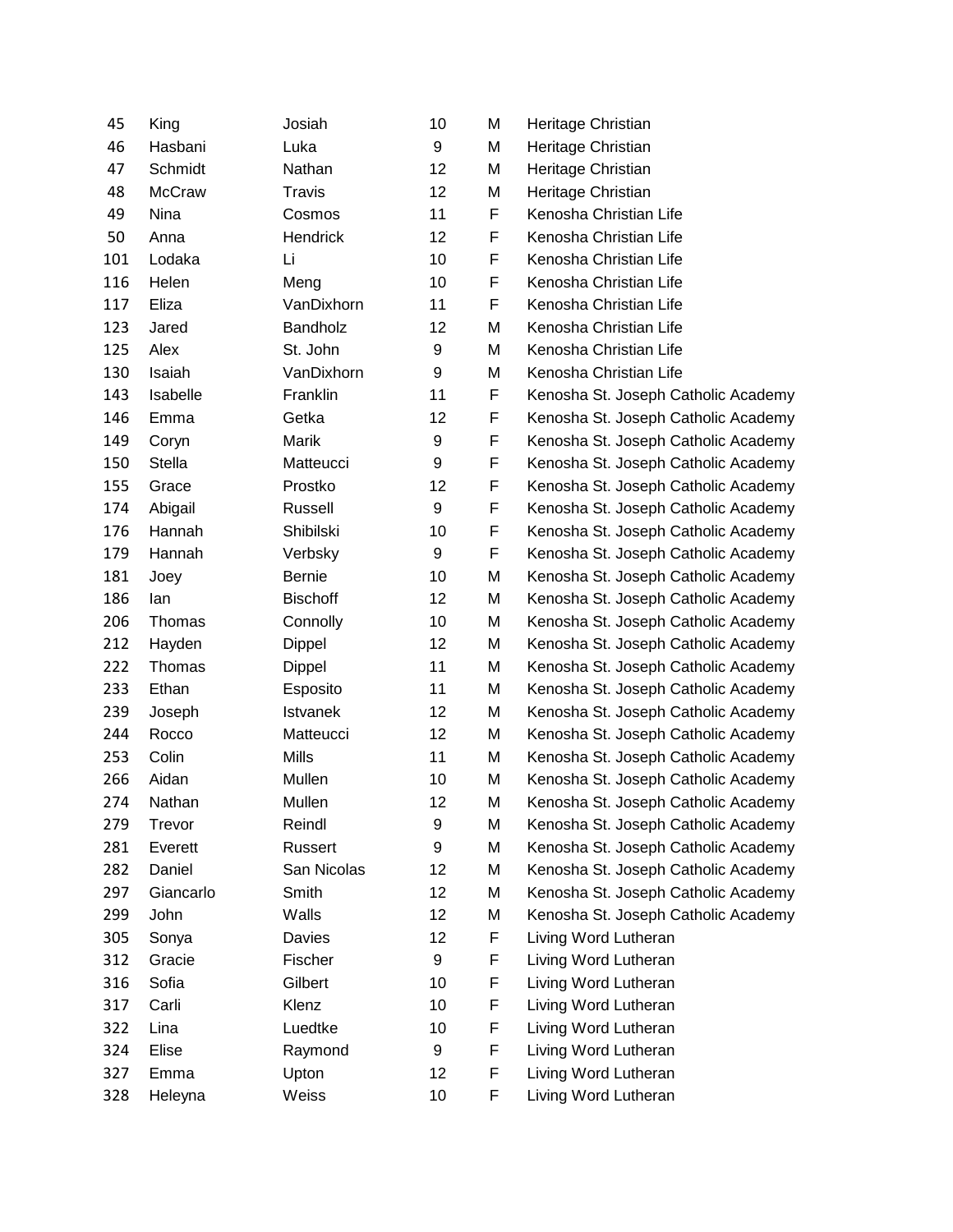| 333 | Clara        | Wiegert          | 11               | F | Living Word Lutheran |
|-----|--------------|------------------|------------------|---|----------------------|
| 337 | Jim          | <b>Bucher</b>    | 12               | M | Living Word Lutheran |
| 338 | Lamont       | Donahue          | 11               | M | Living Word Lutheran |
| 340 | Mason        | Everts           | 10               | M | Living Word Lutheran |
| 342 | Mikey        | Fujinaka         | 11               | M | Living Word Lutheran |
| 347 | Andrew       | Groppe           | 10               | M | Living Word Lutheran |
| 350 | <b>Nick</b>  | Johnson          | 12               | M | Living Word Lutheran |
| 355 | David        | Kruse            | 12               | M | Living Word Lutheran |
| 356 | Jayden       | Lamm             | 10               | M | Living Word Lutheran |
| 360 | Max          | Rautmann         | 11               | M | Living Word Lutheran |
| 362 | Ally         | Clark            | 12               | F | Ozaukee              |
| 368 | Meredith     | Clark            | 9                | F | Ozaukee              |
| 369 | <b>Becky</b> | Hoffmann         | 9                | F | Ozaukee              |
| 376 | Kelley       | Large            | 12               | F | Ozaukee              |
| 384 | Clara        | McKee            | 9                | F | Ozaukee              |
| 386 | Cami         | Miller           | 12               | F | Ozaukee              |
| 387 | Kenna        | Pierson          | $\boldsymbol{9}$ | F | Ozaukee              |
| 388 | Grace        | Tinder           | 12               | F | Ozaukee              |
| 389 | Sophie       | Uhlenberg        | 11               | F | Ozaukee              |
| 390 | Matt         | <b>Baldwin</b>   | 12               | M | Ozaukee              |
| 391 | Riley        | <b>Borchardt</b> | 10               | M | Ozaukee              |
| 392 | Owen         | Klaus            | 10               | M | Ozaukee              |
| 393 | Calvin       | McKee            | 11               | M | Ozaukee              |
| 394 | Chase        | Miller           | 10               | M | Ozaukee              |
| 395 | <b>Tyler</b> | Mueller          | 11               | M | Ozaukee              |
| 396 | Aaron        | <b>Nehls</b>     | 9                | M | Ozaukee              |
| 397 | Tricia       | <b>Bidinger</b>  | 12               | F | Sheboygan Lutheran   |
| 398 | Alyssa       | <b>Binsfield</b> | 10               | F | Sheboygan Lutheran   |
| 399 | Jenna        | Chapman          | 10               | F | Sheboygan Lutheran   |
| 455 | Ambryn       | Diener           | 11               | F | Sheboygan Lutheran   |
| 462 | Ellie        | Fredericks       | 11               | F | Sheboygan Lutheran   |
| 465 | Maddie       | Hackbarth        | 10               | F | Sheboygan Lutheran   |
| 468 | Audrey       | Schmideler       | 10               | F | Sheboygan Lutheran   |
| 471 | Kirsten      | Solle            | 12               | F | Sheboygan Lutheran   |
| 477 | Ethan        | Bidinger         | 9                | M | Sheboygan Lutheran   |
| 478 | Ethan        | Damrau           | 11               | M | Sheboygan Lutheran   |
| 482 | David        | Eatherton        | 9                | M | Sheboygan Lutheran   |
| 485 | Zach         | Glewen           | 10               | M | Sheboygan Lutheran   |
| 487 | Logan        | Grasse           | 9                | M | Sheboygan Lutheran   |
| 492 | Hans         | Gruben           | 12               | M | Sheboygan Lutheran   |
| 495 | Jonah        | Jurss            | 12               | M | Sheboygan Lutheran   |
| 497 | Elliot       | Leibham          | 9                | M | Sheboygan Lutheran   |
| 508 | Zeke         | Norlander        | 10               | M | Sheboygan Lutheran   |
| 519 | Grant        | Portenier        | 11               | M | Sheboygan Lutheran   |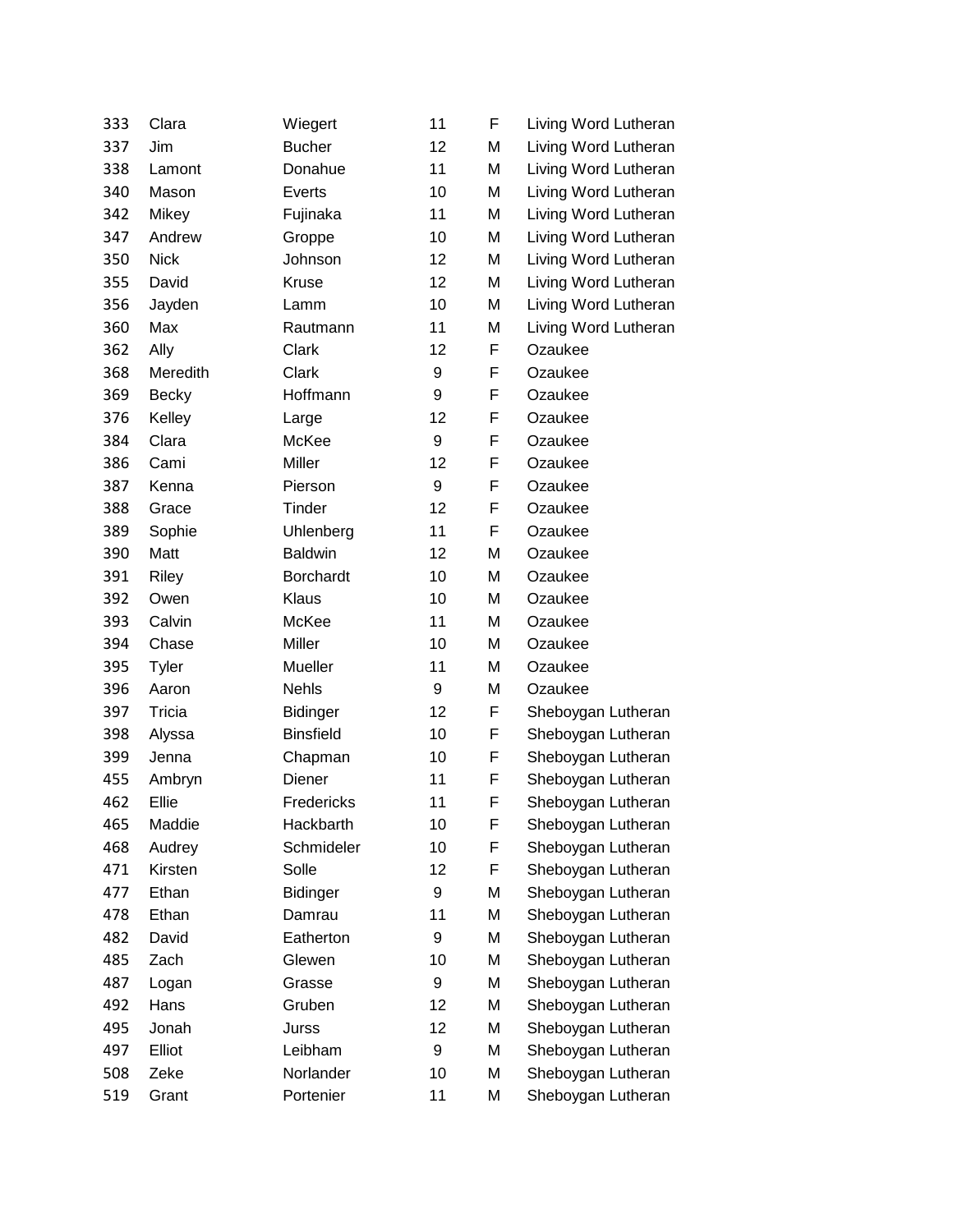| 561  | Josh          | Rach             | 12 | M | Sheboygan Lutheran        |
|------|---------------|------------------|----|---|---------------------------|
| 566  | <b>Travis</b> | <b>Tock</b>      | 9  | M | Sheboygan Lutheran        |
| 567  | Drew          | Vaszily          | 10 | M | Sheboygan Lutheran        |
| 634  | Johnny        | Wallner          | 9  | M | Sheboygan Lutheran        |
| 673  | Dominic       | Willadson        | 12 | M | Sheboygan Lutheran        |
| 687  | Matt          | Witte            | 12 | M | Sheboygan Lutheran        |
| 694  | Logan         | Zak              | 11 | M | Sheboygan Lutheran        |
| 695  | Abbie         | Lange            | 10 | F | Shoreland Lutheran        |
| 696  | Kyrie         | Patterson        | 12 | F | Shoreland Lutheran        |
| 697  | Ella          | Van Buren        | 11 | F | Shoreland Lutheran        |
| 698  | <b>Belle</b>  | Zarling          | 9  | F | Shoreland Lutheran        |
| 699  | Lydia         | Zarling          | 12 | F | Shoreland Lutheran        |
| 700  | Angel         | Ayala            | 10 | M | Shoreland Lutheran        |
| 701  | <b>Tyler</b>  | <b>Bunkelman</b> | 9  | M | Shoreland Lutheran        |
| 750  | Andy          | Duff             | 10 | M | Shoreland Lutheran        |
| 815  | Hayden        | Lampton          | 9  | M | Shoreland Lutheran        |
| 880  | Noah          | Moore            | 11 | M | Shoreland Lutheran        |
| 888  | Mullen        | Novotny          | 12 | M | Shoreland Lutheran        |
| 904  | Asher         | Patterson        | 9  | M | Shoreland Lutheran        |
| 906  | Henry         | Wagner           | 9  | M | Shoreland Lutheran        |
| 940  | Fiona         | Anton            | 10 | F | The Prairie School        |
| 955  | Maddie        | Gaylord          | 10 | F | The Prairie School        |
| 988  | <b>Brie</b>   | Luchun Ledvina   | 10 | F | The Prairie School        |
| 1154 | Caroline      | Ulrich           | 12 | F | The Prairie School        |
| 1155 | Emilie        | Ulrich           | 10 | F | The Prairie School        |
| 1156 | Sebby         | Babu             | 11 | M | The Prairie School        |
| 1157 | Nolan         | <b>Boerner</b>   | 10 | M | The Prairie School        |
| 1158 | Gavin         | Chadwick         | 11 | M | The Prairie School        |
| 1159 | David         | Clark            | 9  | M | The Prairie School        |
| 1160 | JP            | Jorgenson        | 11 | M | The Prairie School        |
| 1161 | Wyatt         | Knoell           | 11 | M | The Prairie School        |
| 1162 | Jack          | Lopez            | 11 | М | <b>The Prairie School</b> |
| 1163 | Stephe'n      | McGravey-Tate    | 12 | M | The Prairie School        |
| 1164 | Vincent       | Praefke          | 11 | M | The Prairie School        |
| 1165 | Andrew        | Schaefer         | 11 | M | The Prairie School        |
| 1166 | Joey          | Scumaci          | 11 | M | The Prairie School        |
| 1167 | Keegan        | <b>Sluis</b>     | 12 | M | The Prairie School        |
| 1168 | Jackson       | Smith            | 9  | M | The Prairie School        |
| 1169 | Ki            | Anderson         | 11 | F | Westosha Central          |
| 1170 | Emma          | <b>Brewer</b>    | 11 | F | Westosha Central          |
| 1171 | Becca         | Ceisel           | 10 | F | Westosha Central          |
| 1172 | Arianna       | Eiler            | 11 | F | Westosha Central          |
| 1189 | Margaret      | Gillmore         | 9  | F | Westosha Central          |
| 1195 | Gina          | Grenyo           | 11 | F | <b>Westosha Central</b>   |